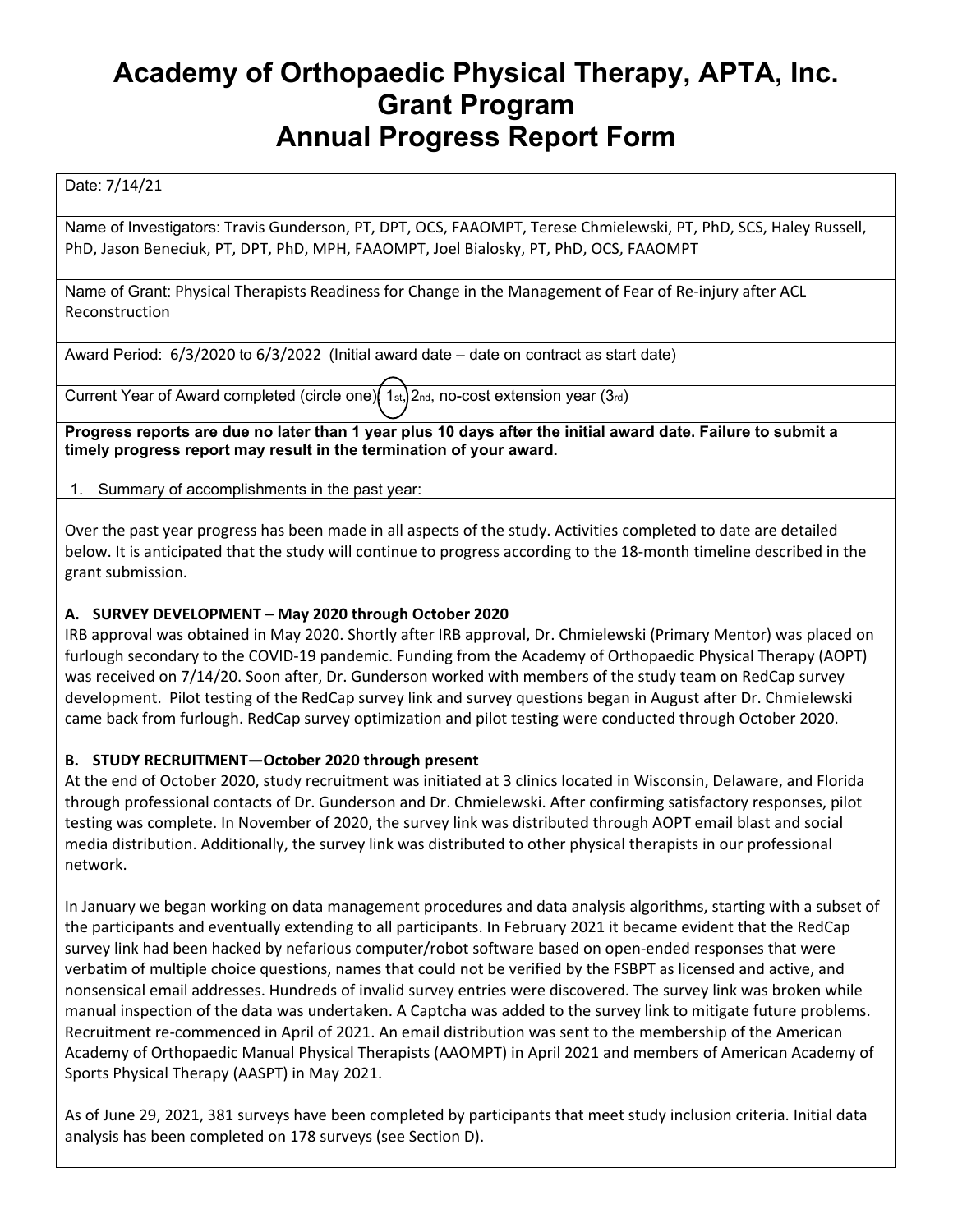## **C. STUDY TEAM MEETINGS**

Dr. Gunderson and Dr. Chmielewski maintained twice monthly live video meetings during March and April 2020 and again in August 2020 through the present to coordinate and complete survey development, pilot testing, study recruitment strategies, data management and data analysis algorithms.

Drs. Beneciuk, Bialosky, and Russell have provided extensive input and feedback during survey development via email correspondence. Following this, Dr. Gunderson provided them with quarterly updates. A live video meeting with the study team was conducted in March 2020 to discuss and plan data analysis algorithms.

## **D. PRELIMINARY DATA ANALYSIS**

## *Demographic characteristics (Table 1)*

| Table 1. Demographic characteristics of 178 participants. |                  |                |
|-----------------------------------------------------------|------------------|----------------|
|                                                           | $20-29$ years    | 46             |
|                                                           | 30-39 years      | 57             |
|                                                           | 40-49 years      | 38             |
| Age (n)                                                   | 50-59 years      | 26             |
|                                                           | 60-69 years      | 8              |
|                                                           | 70+ years        | $\overline{2}$ |
| Gender (n)                                                | Male             | 88             |
|                                                           | Female           | 89             |
|                                                           | Other            | $\mathbf{1}$   |
|                                                           | Midwest          | 40             |
|                                                           | West             | 42             |
| Practice Region (n)                                       | South            | 33             |
|                                                           | <b>Northeast</b> | 51             |
|                                                           | Undeclared       | $\overline{2}$ |
| <b>ACLR Patients Treated</b>                              | $5 - 10$         | 94             |
| Per Year (n)                                              | $11 - 20$        | 38             |
|                                                           | >20              | 46             |
| Additional Training (n)                                   | None             | 99             |
|                                                           | Residency        | 50             |
|                                                           | Fellowship       | 11             |
|                                                           | <b>Both</b>      | 2              |
|                                                           | Other            | 18             |
|                                                           | None             | 74             |
|                                                           | Orthopedic       | 79             |
| Board Certification (n)                                   | Sports           | 15             |
|                                                           | <b>Both</b>      | 10             |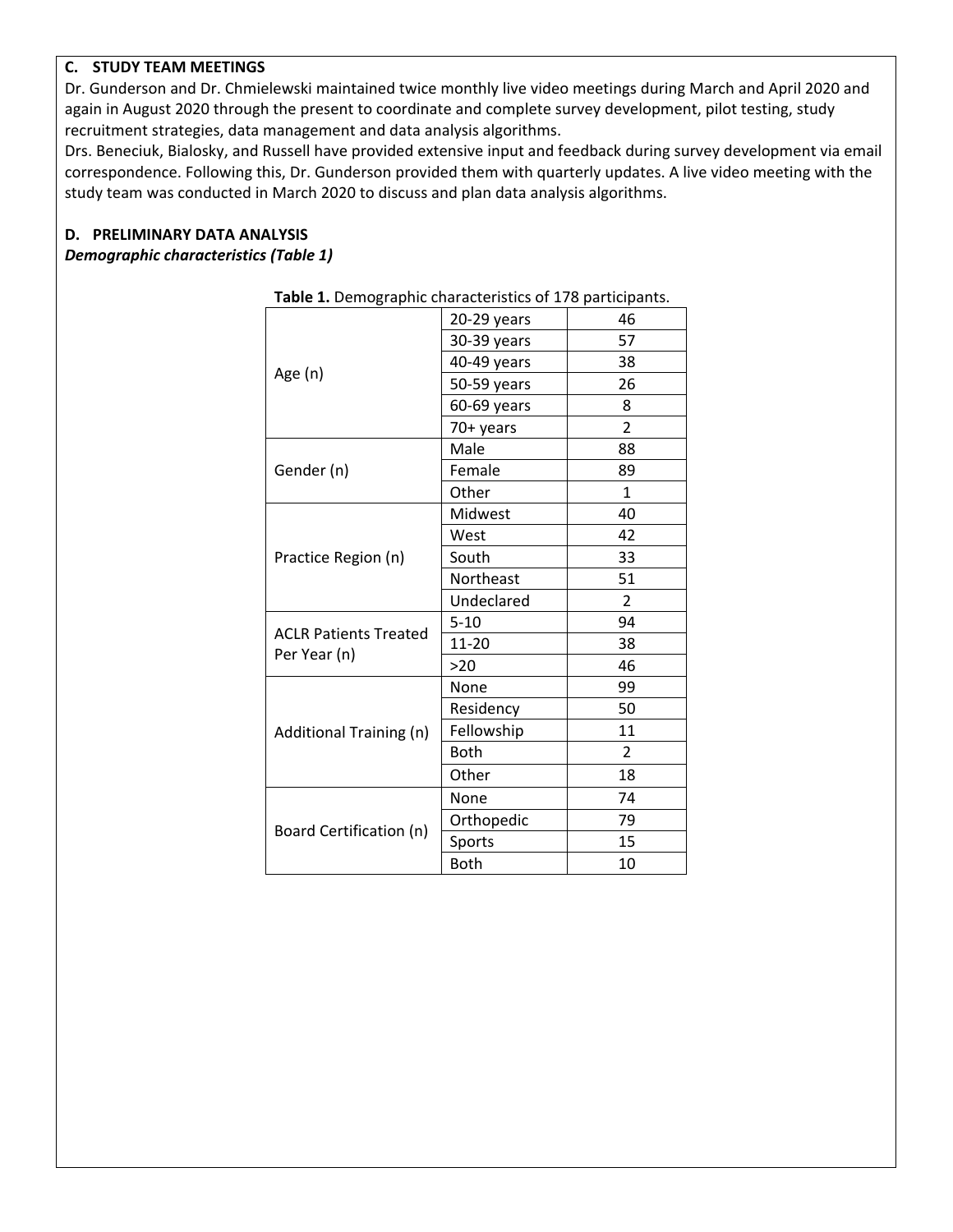# *Aim 1: Elucidate physical therapists' awareness and beliefs about using a PIP approach to manage fear of re‐injury after ACLR.*

Most (97%) of the participants believe that it is within their scope of practice to both assess and treat fear of re‐injury. In addition, 85% of participants perceive that more than 25% of their patients experience fear of re‐injury after ACLR (Figure 1). These findings indicate that participants recognize the prevalence of fear of re-injury and believe that physical therapists are qualified to assess and treat it.

# *Aim 2: Describe the current clinical behaviors that physical therapists use to manage fear of re‐injury after ACLR in relation to a PIP approach.*

A total of 58% of participants indicate that they assess fear of re‐injury, and 72% indicate that they treat patients with ACLR (Figure 1). Of the study sample, 35% use the ACL‐RSI or TSK‐11 to assess fear of re‐injury (Figure 2).

Survey participants that currently assess for fear of re‐injury were then asked: "What methods do you use to assess for fear of re‐injury in patients who have had



**Figure 1.** Participant Awareness, Beliefs, and Clinical Behaviors about Managing Fear of Re-Injury.

ACL Reconstruction?". Of those that assess for fear of re‐injury, 60% report using ACL‐RSI or TSK‐11, while 70% report using some type of fear assessment questionnaire (e.g. FABQ, STarT Back, AFABQ, ACL‐RSI, TSK‐11). Another 10% report using a questionnaire to assess for fear of re‐injury that does not measure fear (e.g. IKDC, KOOS, LEFS) (Figure 2). Survey participants that administer treatment for fear of re‐injury were then asked: "What methods do you use to treat fear of re‐injury in patients who have had ACL reconstruction?" Patient education and behavior change strategies were the most frequently cited interventions at 40% and 42%, respectively. Over a third of the participants who currently manage fear of re-injury use exercise as an intervention for fear of re-injury and less than 5% of participants use cognitive-behavioral techniques for fear of re-injury (Figure 3). Participants report engaging in some behaviors that align with psychologically informed practice, while a significant proportion treat fear of re-injury without assessing the patient's status.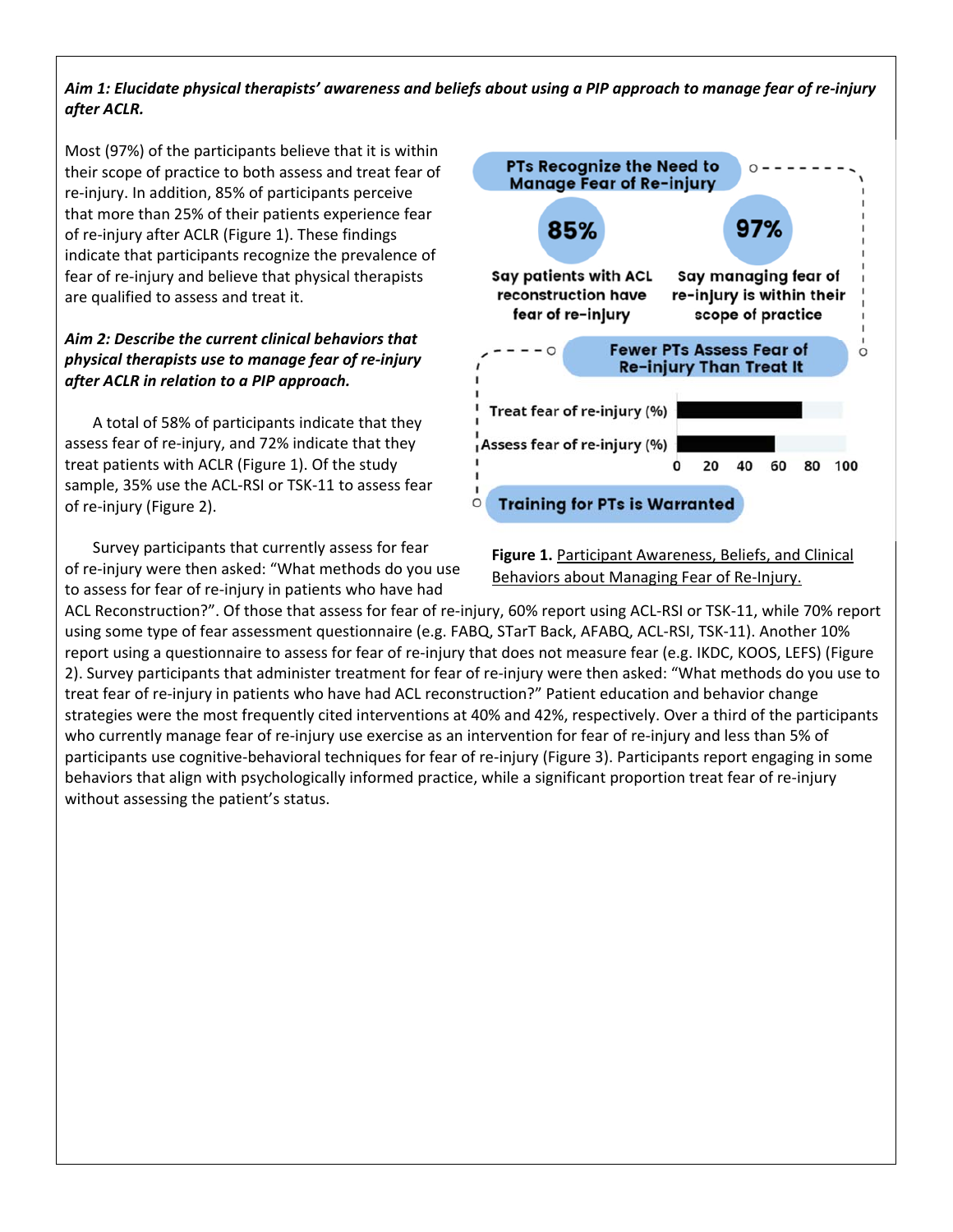

**Figure 2.** Questionnaire use by participants for assessment of fear of re‐injury.

**ACL‐RSI** = ACL Return to Sport after Injury scale **TSK‐11**= Tampa Scale of Kinesiophobia **Fear Questionnaire** = Uses a questionnaire that

measures fear

### *Aim 3: Categorize physical therapists' readiness to use a PIP approach to manage fear of re‐injury after ACL reconstruction.*

Categorization was determined by an algorithm developed by the study team which integrates awareness, beliefs, and clinical behaviors within the Transtheoretical model of behavior change. Initial findings show that nearly 20% of participants are categorized as pre‐contemplation regarding assessment of fear of re‐injury. These participants are not thinking about integrating assessment of fear of re‐ injury into their practice and don't plan to change this behavior in the next 6 months. Additionally, 25% of participants are in the contemplation stage of change for assessment of fear of re‐injury, indicating that they are weighing the pros and cons of changing this clinical behavior (Figure 4). In contrast, over 70% of participants are in the maintenance stage of treating fear of re‐injury after ACL reconstruction, reporting engagement in those clinical behaviors for over 6 months (Figure 4).



**Figure 3.** Treatment strategy use by participants for fear of re‐injury.

**Behavior change** = Motivational Interviewing, reinforcement, goal setting

**Psychophysiologic** = Visualization, relaxation, mindfulness

**Cognitive‐Behavioral** = CBT, thought challenging, coping statement

**Exercise** = Movement interventions not targeting fear

**Graded exposure** = Movement interventions targeting fear

**Mental Health** = Psychologist or Counselor



**Figure 4.** Categorization of participant readiness using Transtheoretical model

**Pre-contemplation** = Not changing behavior **Contemplation** = Considering behavior change **Action** = Changed behavior < 6 months ago **Maintenance** = Changed behavior > 6 months ago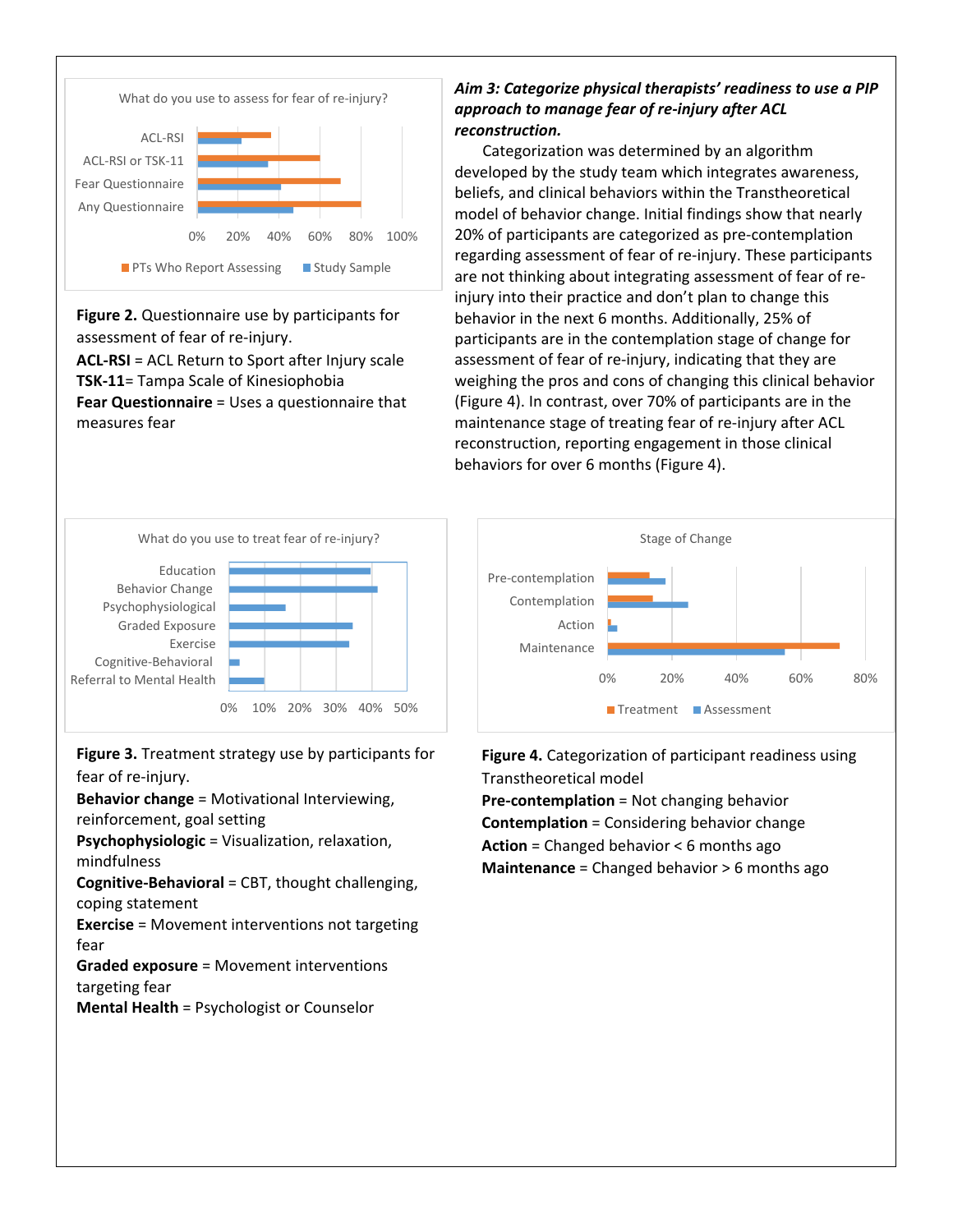2. Provide a one-paragraph summary of results or abstract suitable for posting on the Academy website.

**Purpose/hypothesis:** Fear of re‐injury deters a return to sport after ACL reconstruction (ACLR). It is unclear how this is managed in rehabilitation, and if physical therapists are ready to assess and treat fear of re‐injury. The objectives of this study were to describe the awareness, beliefs and clinical behaviors of physical therapists in managing fear of re‐ injury after ACLR, and then to categorize physical therapist stage of change for managing fear of re‐injury using the Transtheoretical Model. The central hypothesis is that most physical therapists are in a pre‐contemplation stage for managing fear of re‐injury after ACLR due to a lack of formal training, biomedically based beliefs and clinical behaviors. **Subjects:** A cross‐sectional cohort of 178 licensed physical therapists in the United States who have treated at least 5 patients with ACLR in the past year. **Materials/methods:** A brief (~ five minutes) online survey with items related to awareness, beliefs, and clinical behaviors for managing fear of re‐injury after ACLR was distributed between November 2020 and February 2021. **Results:** Nearly all (97%) participants believe that management of fear of re‐ injury is within physical therapist scope of practice, and 85% believe that more than 25% of their patients exhibit fear of re-injury. Fifty-eight percent of participants report assessing fear of re-injury in their patients, while 72% report providing treatment for fear of re-injury. Of those that report assessing fear of re-injury, 60% report using the ACLR-RSI or TSK-11. The most frequently reported treatments for fear of re-injury were educational strategies (40%) and behavior change strategies (42%). Of those that treat fear of re-injury, exercise and cognitive-behavioral techniques were reported by 35% and 3% of participants, respectively. Based on this data, 43% of participants are in the Precontemplation or Contemplation stages of assessing fear of re‐injury, while over 70% are in the Maintenance stage for treating fear of re‐injury. **Conclusions:** Physical therapists have some beliefs and behaviors that align with a psychologically informed practice approach. However, many participants treat fear of re‐injury without performing assessment and there is a significant proportion who are resistant to changing their clinical behaviors. **Clinical Relevance:** Almost half of physical therapists who care for patients post‐ACLR do not assess for fear of re‐injury, and one fifth of them are not interested in changing this behavior. Education and training based on physical therapist stage of behavior change is warranted.

3. Attach a list of your publications published or accepted during the past year, or currently being written. Send reprints when available. List presentations made and abstracts accepted for presentation based on this work. Indicate with an asterisk (\*) those publications supported by Academy of Orthopaedic Physical Therapy funding.

N/A